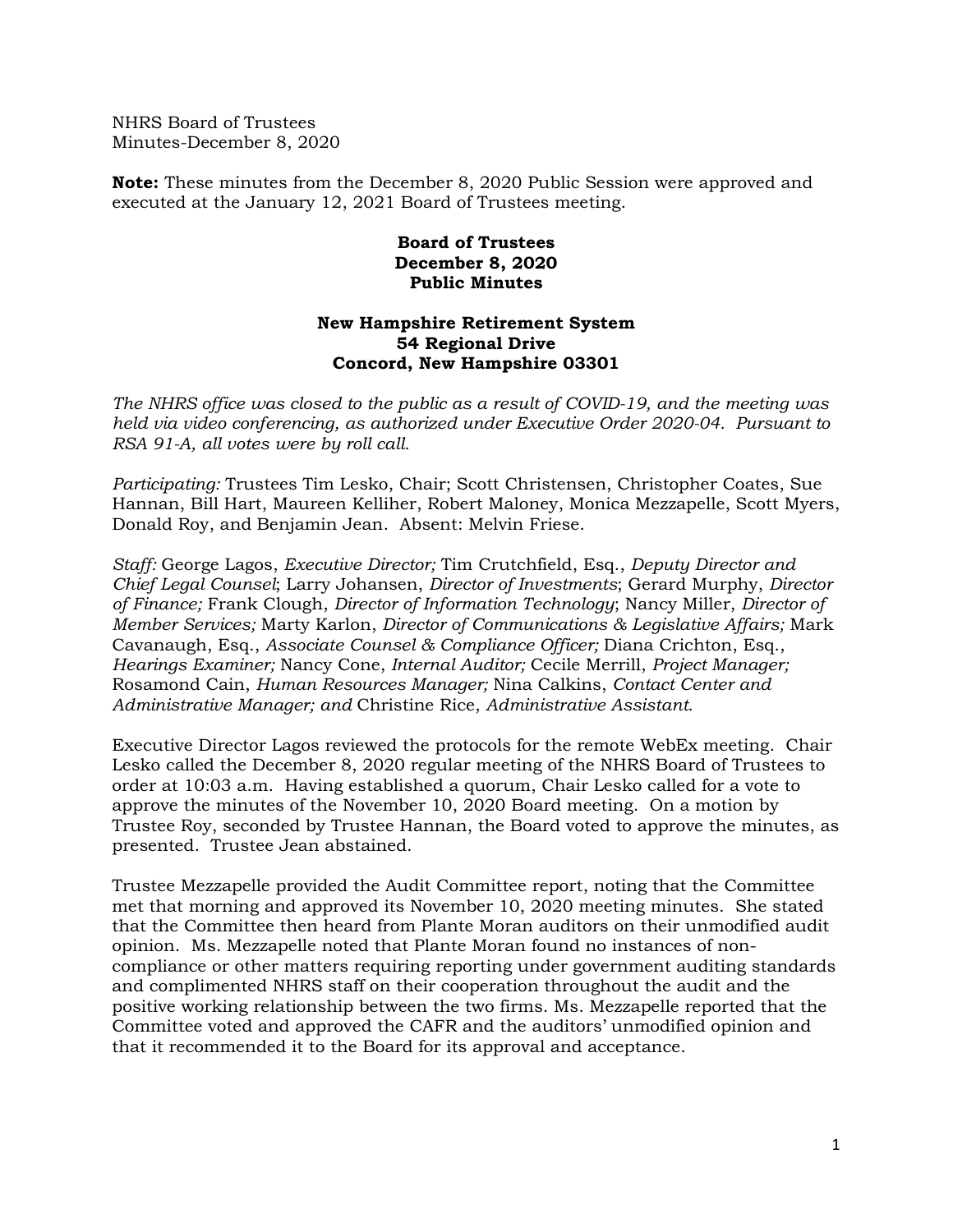On a motion by Trustee Hart, seconded by Trustee Hannan, the Board unanimously voted to accept the recommendation of the Audit Committee to approve and accept the Comprehensive Annual Financial Report (CAFR) for FY20, as presented.

Ms. Mezzapelle continued, noting that the Committee reviewed the results of two internal audit reports. The first was the employer auditing process, which concluded that employer audits were thorough, with opportunities for process improvements. The second was the employer audit record adjustment process, which she said the report confirmed the original findings, of which three outstanding remain. She said the Committee also reviewed an update on the open audit issues tracking report.

Other Committee topics discussed included a follow-up review on the data security remediation project scheduled for Wednesday, December 9; an update on the implementation of Plante Moran's recommendation from the PY audit, regarding the GASB 68 and GASB 75 reports; and that the Committee would begin receiving regular updates on the PGV3 project to monitor its progress.

Trustee Roy gave the Governance Committee report, noting that the Committee had not met since November 2, but would convene following today's Board meeting. He stated the Committee would discuss the annual review of the updates to the Governance manual, and the renewal of the fiduciary insurance company coverage, with the expectation that both items will go before the Board next month.

Trustee Kelliher reported on the November 20, 2020 IIC meeting, stating that the IIC approved the October 23, 2020 meeting minutes, followed by Director of Investments Larry Johansen's review of the Work Plan, and the monitoring of NHRS's cash flow and asset allocation in consideration of the economic impact of the COVID-19 pandemic. Next, Ms. Kelliher noted that the Committee approved its meeting schedule for FY21, and the annual update on investment manager Commission Sharing Agreements.

Trustee Kelliher stated that the Committee heard several presentations from investment managers in November, including representatives of BlackRock's Co-Investment Team, who provided an overview of its private equity co-investment product. After review, the Committee approved a \$150 million commitment to that product, which follows previous three-year commitments in 2014 and 2017. The Committee heard from representatives of BlackRock's Fixed Income Team, as part of the two-year contract renewal process. Ms. Kelliher stated that BlackRock manages about \$250 million in a global, multi-sector, fixed income portfolio on behalf of NHRS. Alliance Bernstein (AB) representatives presented, as part of a two-year contract renewal process, and Ms. Kelliher noted that AB manages about \$300 million in U.S. small and mid-cap equity portfolio (SMid) on behalf of the System. Finally, the Committee heard from representatives from Thompson, Siegal, and Walmsley (TSW), who also presented as part of a two-year contract renewal process, with regard to the approximate \$155 million that it manages on behalf of NHRS in a SMid equity portfolio.

Ms. Kelliher continued her report, adding that the Committee approved a recommendation to the Board to approve an Investment Policy revision to reflect the change in the assumed rate of return adopted by the Board of Trustees in June. In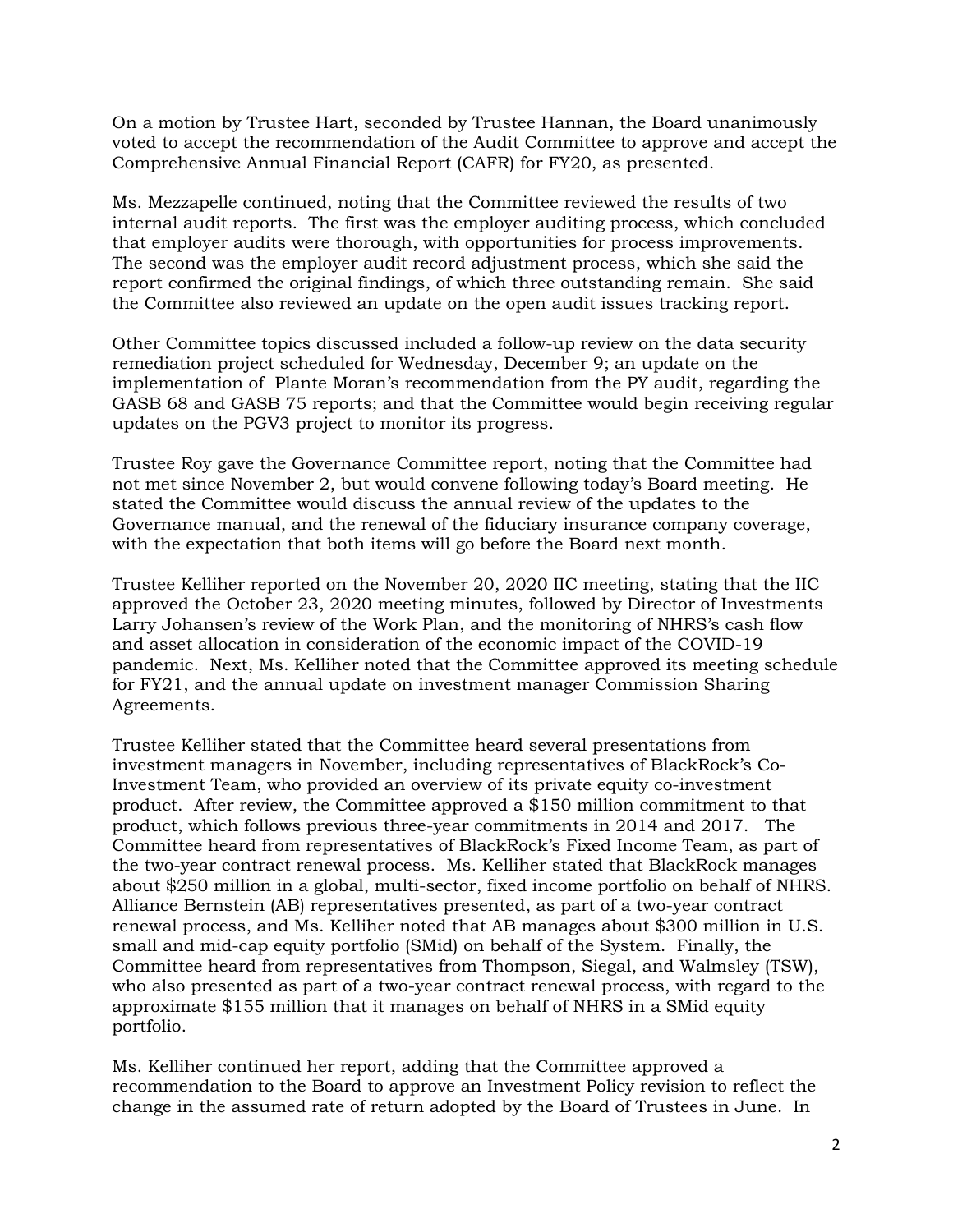closing, she stated that the Committee reviewed the Comprehensive Annual Investment Report (CAIR) for FY20 and voted to approve a recommendation to the Board for its approval of the CAIR.

Trustee Coates joined the meeting at 10:30 a.m.

Next, Mr. Johansen reported on the System's marketable performance as of October over various time-periods, noting it was down for the month. He stated that the November performance is not yet available, but added that NHRS is up 4.2% Fiscal Year to date, which is a dramatic improvement since 2020 Fiscal Year end. He noted the marketable performance at 3% for one year, 7% for two years, 4.5% for three years, 6.8% for five years, and 7.5% for 10 years. In addition, Mr. Johansen stated that the current cash position is approximately \$60 million and monitored continuously to anticipate the System's payroll needs for the next 90 days.

On a motion by Trustee Jean, seconded by Trustee Roy, the Board voted to accept the recommendation of the IIC that the Board adopt the proposed revision to the Investment Policy. Trustee Christensen abstained.

Following Mr. Johansen's review of the CAIR, on a motion by Trustee Hart, seconded by Trustee Jean, the Board unanimously voted to approve and accept the Comprehensive Annual Investment Report for FY20, as prepared and approved by the IIC.

Mr. Johansen referenced the Presidential Order issued last month regarding the ownership of certain Chinese companies. He stated that the System is working with external investment counsel and investment managers to ensure compliance with the Order. Mr. Johansen continued his report with a status update on the transition from LSV to Aristotle and Lazard, which is going well, with assets from LSV moving to Lazard and also, to Aristotle, as soon as there is a signed contract. He noted that the investment consultant transition from NEPC to Callan is also going smoothly. Callan is working on the Private Debt/Equity commitment pace for 2021, the Asset/Liability study, and the Asset Allocation review. In conclusion, Mr. Johansen reviewed the agenda for the IIC meeting scheduled for Friday, December 18.

Trustee Myers reported on the Legislative Committee, stating that it would meet after today's Board and Governance Committee meetings. He directed the Board's attention to the list of the 2021 Legislative Service Requests (LSRs), noting that the House filing deadline is past, but the possibility remains for additional submissions by the Senate. He explained the two-part list, describing the first section as NHRS-related LSRs, and the second section as LSRs the System would monitor in case any become relevant to NHRS. He focused on the NHRS-related LSRs, including two that deal with proposals for the State to subsidize contributions to the System on behalf of municipalities for police, firefighters and teachers, as it had done historically for years. Another LSR under watch has to do with the amortization of the unfunded accrued liability, as it seeks to extend the amortization beyond its current 2039 timeframe. Trustee Myers noted that increasing the amortization period would increase costs overall to the employers over time. He stated that the New Hampshire Municipal Association (NHMA) would be addressing this LSR at its meeting on Friday, and has reached out to NHRS regarding the language on the bill, with permission from its prime sponsor.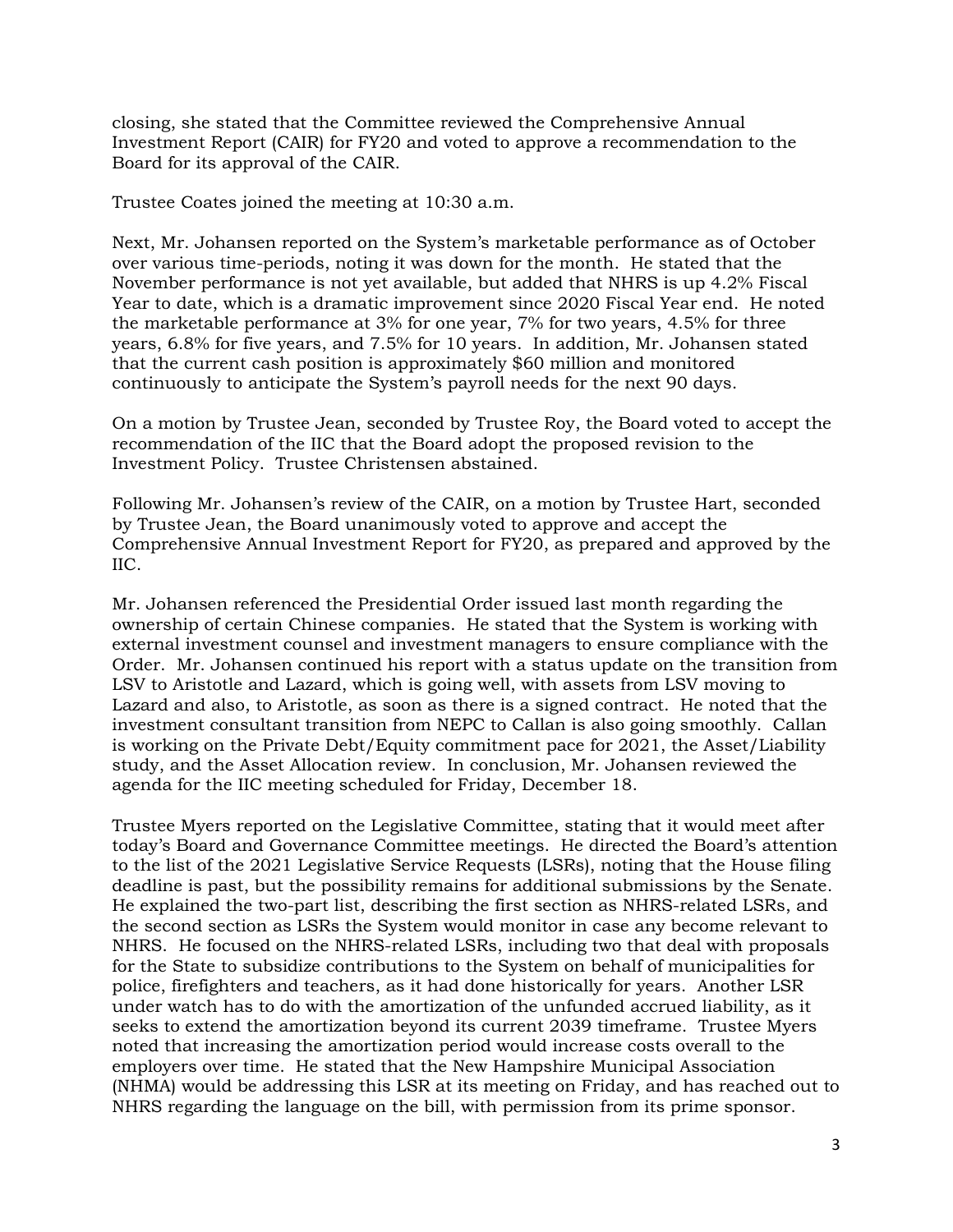Director of Communications and Legislative Affairs Marty Karlon confirmed that NHMA had contacted him, but stressed the importance of complying with LSR confidentiality guidelines contained in state law.

Trustee Coates was unavailable to give the Benefits Committee report. Deputy Director and Chief Legal Counsel Tim Crutchfield updated the Board on Committee activity, noting that it had not met since its November 3 meeting, and that he expects it to convene prior to the January Board meeting.

Next, Trustee Hart provided his report on the PPCC, which he noted met twice since the last Board meeting. He stated it had met on November 13, 2020, approved its October 30, 2020 meeting minutes, and had discussed the Executive Director's performance evaluation, assessing whether to engage in the process with Mr. Lagos' pending departure. He said the Committee agreed on the importance of this process with respect to prioritizing strategic objectives for the next fiscal year. Mr. Hart reported that the Committee considered recruitment of an executive search firm, as discussed last month with the Board, for assistance with identifying additional candidates for the Executive Director position upon Mr. Lagos' retirement. Mr. Hart noted that the Committee interviewed two search firms, and after deliberation, the Committee recommended that the Board retain EFL, a national-recognized professional executive search firm.

On a motion by Trustee Hart, seconded by Trustee Roy, the Board unanimously voted to accept the recommendation of the PPCC that the Board select EFL to assist in the Executive Director search.

Trustee Hart continued his report, noting that the Committee also met on December 4, and approved its November 13, 2020 meeting minutes. He added that the Committee met with Dan Cummings of EFL, who had interviewed members of the PPCC, and certain staff to determine expectations and review the qualification requirements of the Executive Director position.

Next, Executive Director George Lagos gave his operating report, with a focus on the progress of two notable items. First, the Employer Outreach Program, noting there are upcoming sessions with employers in Derry and Londonderry. He added that there has been some media coverage at various town meetings on the impact of employer rate increases on local budgets. Second, Mr. Lagos reported on the launch of the Contact Center yesterday, which initially had a few technical and operational issues at the outset, but said he expected they would be addressed in the next few days.

He then reported on the KPMs, stating that the System scored above the 95% average, coming in at 96.7% this month, noting the positive improvement from the missed target over the last few months.

Mr. Lagos continued his report with procurement recommendations for two contracts. The first regarding the firewall upgrade, and the second with LexisNexis to enhance security with validating and authenticating callers into the System, adding that, initially, the Contact Center would utilize it, but it would subsequently be utilized by other NHRS operational areas.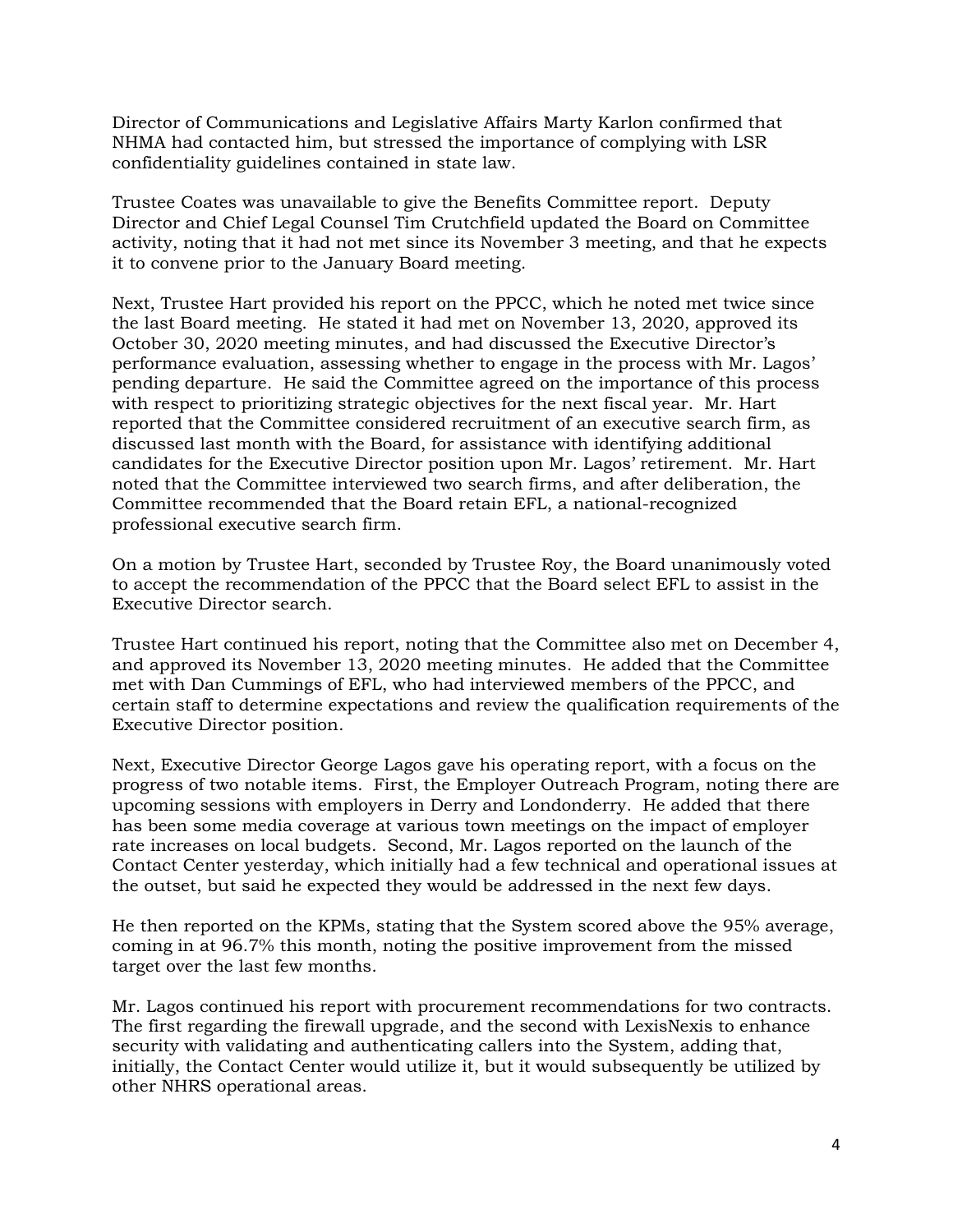At this time, there was a momentary pause in the meeting while IT addressed some audio issues.

The meeting then proceeded with a motion by Trustee Hart, seconded by Trustee Roy, for the Board to accept the recommendations of the Executive Director that the Board approve the procurement of the two contracts as presented in the Board materials, subject to contract and legal reviews. The motion carried unanimously.

Trustee Mezzapelle departed the meeting at this time.

Next, Mr. Lagos introduced Project Manager Cecile Merrill to give the PGV3 progress report, and noted that she would present the progress of the PGV3 project to the Audit Committee at its future meetings, starting next month.

Ms. Merrill stated that the PGV3 project is now 33% complete overall, adding that it is presently engaged on Deliverable 3, which involves benefit calculations, and is at 15% complete with about 28 items under review. The System expects this phase would continue over the next two months, with reviews and feedback from LRS. Ms. Merrill noted that staff would be reviewing two change requests that the System had originally declined. She reported that the data conversion process is slow going because of the need for detailed reviews of individual records. Ms. Merrill concluded her report, noting that NHRS is working with Segal, a third-party project management firm, to assist with producing a plan to help roll out PGV3 to the System's employers.

Mr. Crutchfield began his Legal operating report with a review of the recent Supreme Court order in the Alexander Scott appeal noting that because the Court issued it as a "final order" it has no precedential value in terms of citing it in future cases. The Court remanded the matter back to NHRS, thereby requiring action acknowledging the Court's order and adjusting Mr. Scott's NHRS record as necessary.

On a motion by Trustee Hart, seconded by Trustee Jean, the Board unanimously voted to accept the Supreme Court's final order on December 1, 2020, in the Petition of Alexander Scott, and accordingly delegates authority to staff to adjust Mr. Scott's NHRS record to the extent necessary, to comply with the Court's order, and to notify Mr. Scott of this vote.

Mr. Crutchfield continued his report, noting that the Department of Administrative Services recently notified NHRS that a change in the state's health insurance premium would affect more than 600 Medicare-eligible state retirees as of January 1. Mr. Crutchfield noted that this involves differing interpretations between NHRS and DAS as to the statute governing the medical subsidy. He reminded the Board that this has been an ongoing issue, resulting in a request for legislative clarification, which the Board approved in January, and there is an LSR in place for 2021.

On the Employer Audit front, Mr. Crutchfield stated that the Employer Auditors would begin working with employers to ensure correct data files are submitted following audit findings so that Member Services can make the proper record adjustments.

Mr. Crutchfield noted the annual Governance Manual update and fiduciary insurance renewal would come before the Board at its January meeting. Lastly, he commended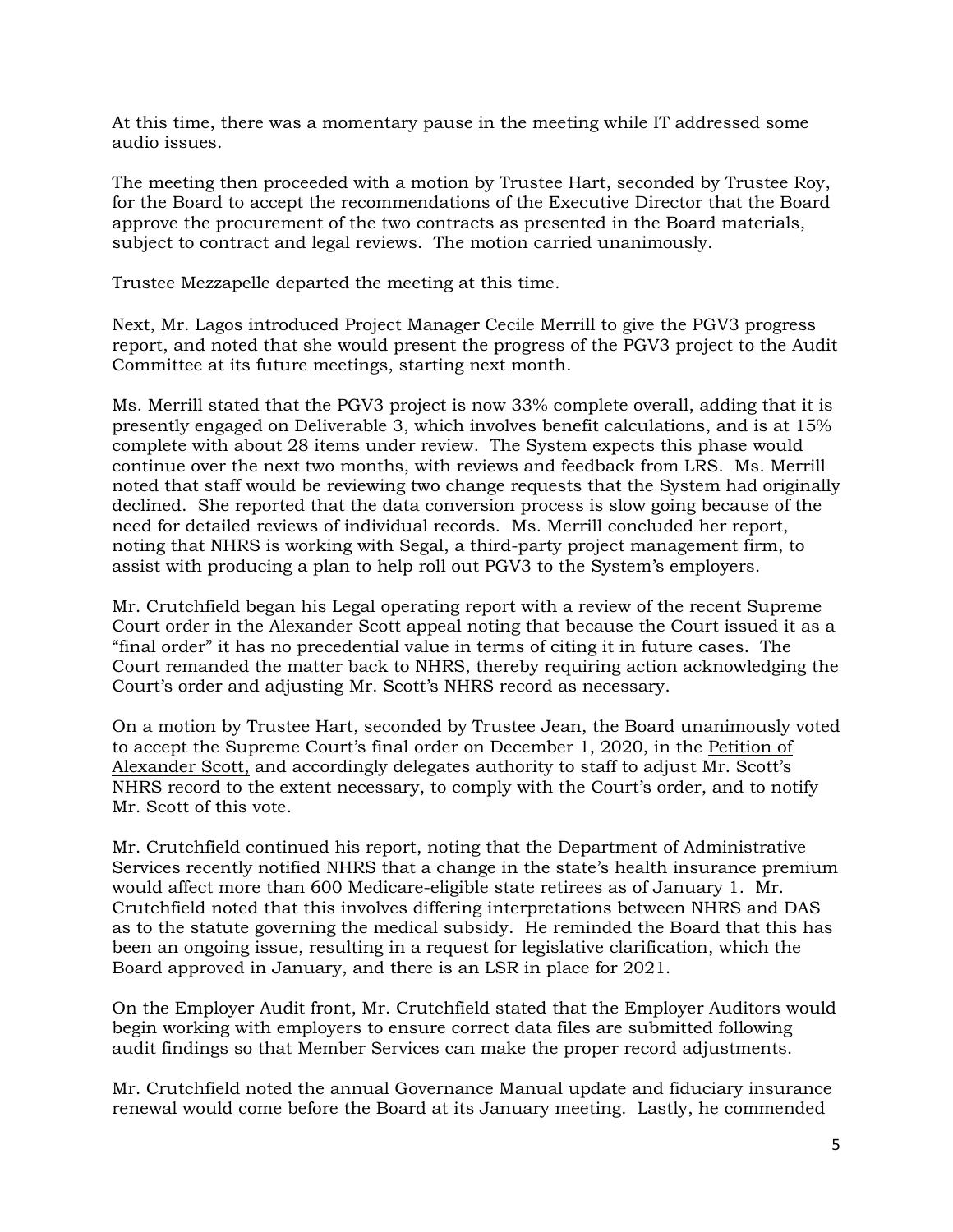Hearings Examiner Diana Crichton on her work on significantly reducing the number of pending administrative appeals.

Director of Finance Gerard Murphy gave an overview of the FY20 Comprehensive Annual Financial Report (CAFR), explaining that it is a snapshot of the financial picture of the System as of June 30, 2020, and that GFOA sets the structure of it. He commended Heather Fritzky, Comptroller and Assistant Director of Finance, and staff on the work they put into the finalizing CAFR, and thanked Plante Moran for their professionalism.

He stated that FY20 investment performance was 1.1% and that the net position restricted for benefits as of June 30, 2020 was \$9.134 billion, with the actuarial funded ratio for the Pension plan at 61% and for the OPEB plan at 5.8%, as compared to 60.8% and 5.3% respectively for the prior fiscal year. He then provided a brief description of each section of the CAFR.

He continued his report, providing current year-to-date updates on net position, cash flow, and budgeted vs. actual spending and also, stating that, with UAT testing complete, Finance met this month's KPMs. In closing, he noted that he, Mr. Lagos, Mr. Johansen, and Mr. Karlon presented the FY22/23 statutory administrative budget for the Governor's phase of the budget process on November 20, and there were no issues to report coming out of that presentation.

Director of IT Frank Clough gave his IT report, stating that his team is in the process of upgrading the firewalls. He noted that the System continues to implement Fusion Cell's recommendations on COVID safety measures, including the installation of touchless water faucets and sanitizer stations throughout the building, and that NHRS expects the freestanding kiosks to arrive in two weeks.

Mr. Clough also updated the Board on other recent IT efforts, including protecting the System against malware; improving PGV2 remote access; and increasing bandwidth, resulting in faster downloads for staff. He then reported on the recent vulnerability testing, resulting in no critical findings. Mr. Clough added that the System is addressing a number of low-to-medium priority items identified in the report. He added that his department met this month's KPMs and received 100% ratings on IT customer satisfaction.

Mr. Lagos commended Mr. Clough and David Crepeault, Information Systems Security Officer, on the work they have been doing continuously to enhance data and system security for NHRS.

Member Services Director Nancy Miller presented her report, noting the work done to finalize the updated option factors from GRS and LRS, which are now in Pension Gold for use in 2021. She gave a status update on staffing, noting that offers have been accepted for the two benefit coordinators, and one opening remains for a retiree generalist.

She continued her report, referencing the PGV3 project and that staff has been heavily engaged in the design work surrounding benefit calculation. Ms. Miller updated the Board on progress with July retirement application finalizations, noting that staff was